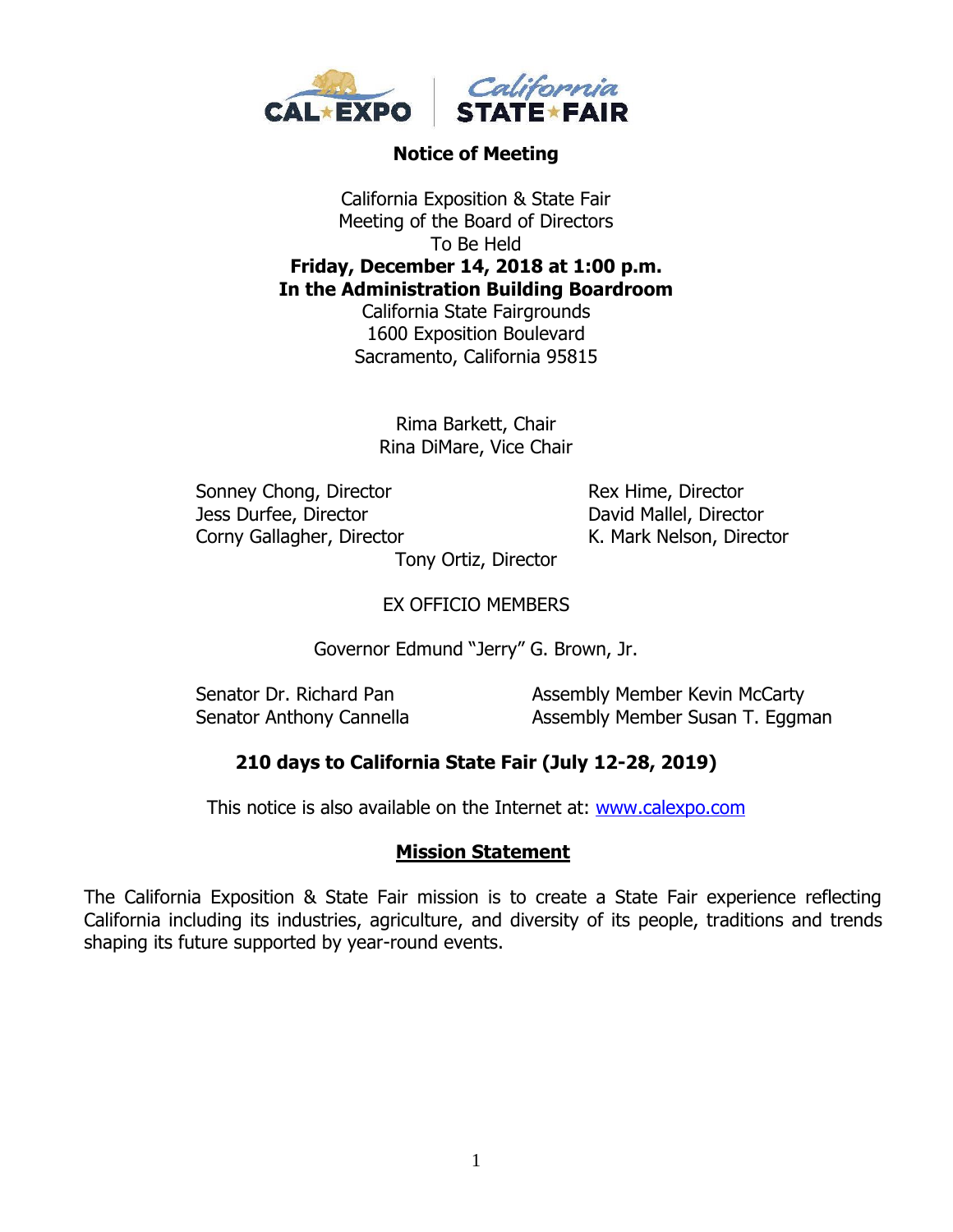### **Policy Statement**

The Board shall serve as the policy-making body for the California Exposition & State Fair and shall have full responsibility for the year-round management and operation of all facilities of the California Exposition & State Fair.

#### **Public Comment**

Any member of the public wishing to address the Board on any matter listed for consideration on this agenda shall fill out a Speaker's Form and provide it to the Board's Recording Secretary. All speakers will be recognized by the Chair and be allowed a maximum of three minutes to address the Board at the time the agenda item is being considered by the Board. If you wish to address the Board on a matter not listed on the agenda, you have that right. If you wish to exercise that right, please fill out a speaker's form and provide it to the Board's Recording Secretary. You will be allowed a maximum of three minutes to address the Board during the Public Comment item on the agenda.

## **AGENDA**

#### **1. CALL TO ORDER**

All matters noticed on this agenda, in any category, may be considered for action as listed. Any items not so noticed may not be considered. Items listed on this agenda may be considered in any order, at the discretion of the Chair.

## **2. PLEDGE OF ALLEGIANCE**

#### **3. ROLL CALL**

## **4. INTRODUCTION OF GUESTS & STAFF**

#### **5. PRESENTATION**

#### **6. MINUTES OF MEETINGS**

- **a.** Approve Board Committee Meeting Minutes of June 1, 2018, as presented.
- **b.** Approve Board Meeting Minutes of June 1, 2018, as presented.
- **c.** Approve Board Meeting Minutes of November 2, 2018, as presented.

#### **7. COMMITTEE AND STAFF REPORTS**

- **a.** Finance Committee
	- **1.** 2019 Revenue Budget-Proposed
	- **2.** 2019 Expense Budget-Proposed
	- **3.** Approval of Proposed 2019 Annual Budget
	- **4.** Service Contracts Requiring Board Notification/Approval
	- **5.** Purchase Orders Requiring Board Notification/Approval